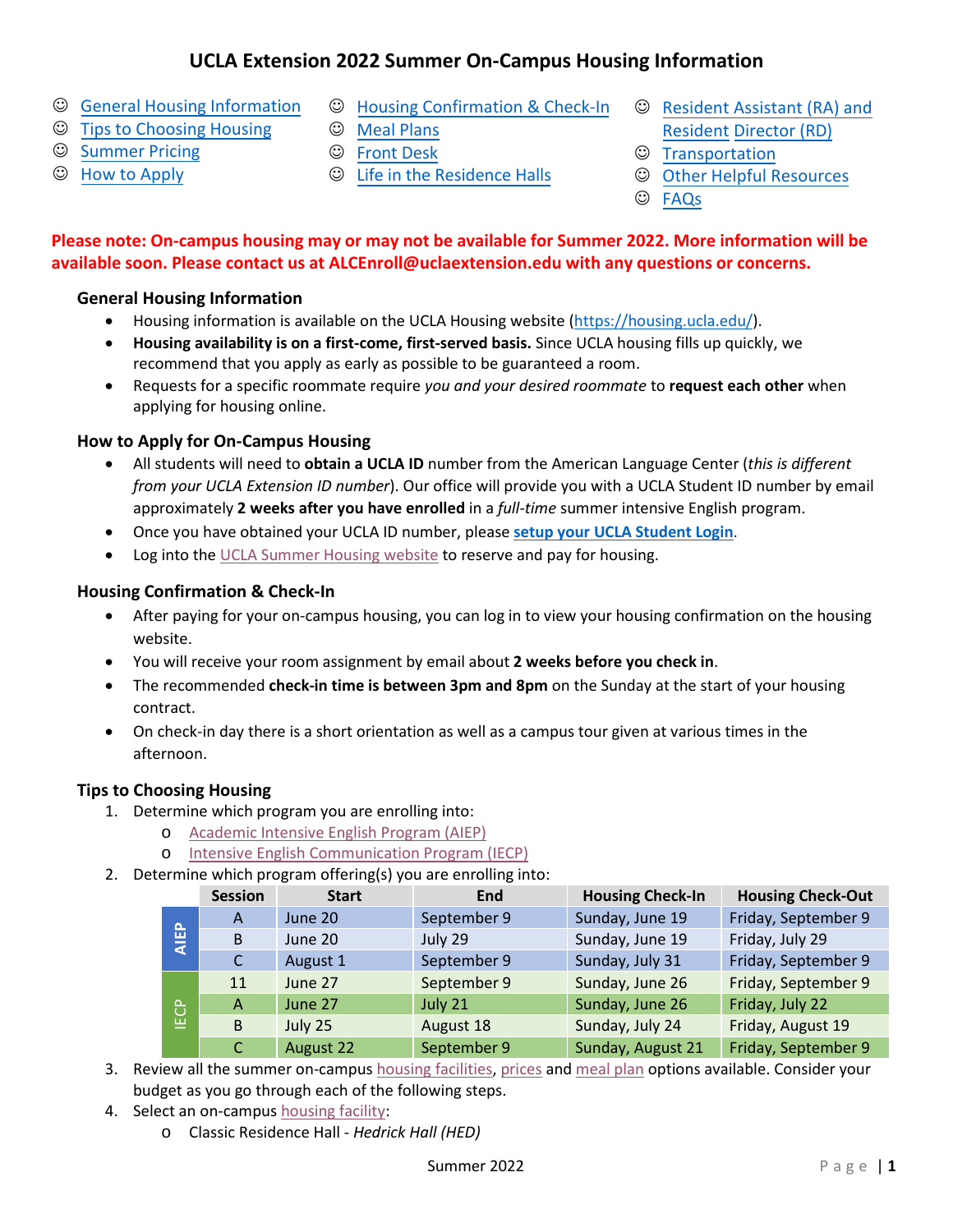- o Residential Suite *Hitch Suites (HT)*
- 5. Select a room option:
	- o Double a shared room with two beds.
	- o Triple a shared room with three beds (one bunk bed and one single bed)
- 6. Select [a meal plan:](#page-1-0)
	- o 21 Meals per week
	- o 15 Meals per week
	- o 11 Meals per week

### <span id="page-1-0"></span>**Meal Plans**

- For added convenience, the UCLA Housing Office offers several meal plan options. Meal plans are selected at the time you accept your housing offer and make your initial contract payment. Meal plans are mandatory for on-campus housing.
- Meal plans start on Monday and end on Sunday. Meals do not roll over. **Any meal credits not used by the end of the week will be lost.** Please note that only dinner will be available on the Sunday of check-in.
- Summer meal plans provide options:
	- o 21 Meals per week
	- o 15 Meals per week
	- o 11 Meals per week
- During [breakfast hours,](http://menu.dining.ucla.edu/Hours) you can prepare a sack lunch of pre-packaged food items at [Café 1919.](http://menu.dining.ucla.edu/) *One sack lunch = one meal.*
- You may choose to upgrade from a lower meal plan to a higher meal plan after your contract is active. To upgrade you will need to pay the difference in cost, plus a \$25 processing fee. *You will not be able to downgrade from a higher meal plan to a lower meal plan.*
- Check out our video preview of [UCLA dining services.](https://www.youtube.com/watch?v=mRkcyHcohy8) Please note that summer meal plans are limited to specified on-campus dining locations. Summer dining will begin at [FEAST at Rieber and Rendezvous.](#page-5-0) Please note that dining locations may be subject to change without notice.
- Vegetarian, vegan[, kosher and halal](https://housing.ucla.edu/dining-services/overview/dining-services/kosher-halal) options are always available in dining halls.

### <span id="page-1-1"></span>**Front Desk**

- The Front desk is located in the lobby area of the Hedrick Hall. There is staff available to assist you 24 hours a day, 7 days a week.
- The front desk staff can provide the following free services:
	- o Maintenance/Repairs for your room
	- o Extra blankets
	- o Access to private study and music rooms
	- o Access to the TV lounge
	- o Equipment for the game room
	- o Directions and information about local areas

## <span id="page-1-3"></span>**Resident Assistant and Resident Director**

- Each floor has a Resident Assistant (RA) available to answer questions and assist you with oncampus living situations, including roommate conflicts (communication issues, noises, or guests staying overnight without permission).
- Resident Directors (RD) supervise the RAs and can also help resolve problems and handle conduct issues.
- <span id="page-1-2"></span>• **You cannot change or switch rooms without the approval of your RA or RD.**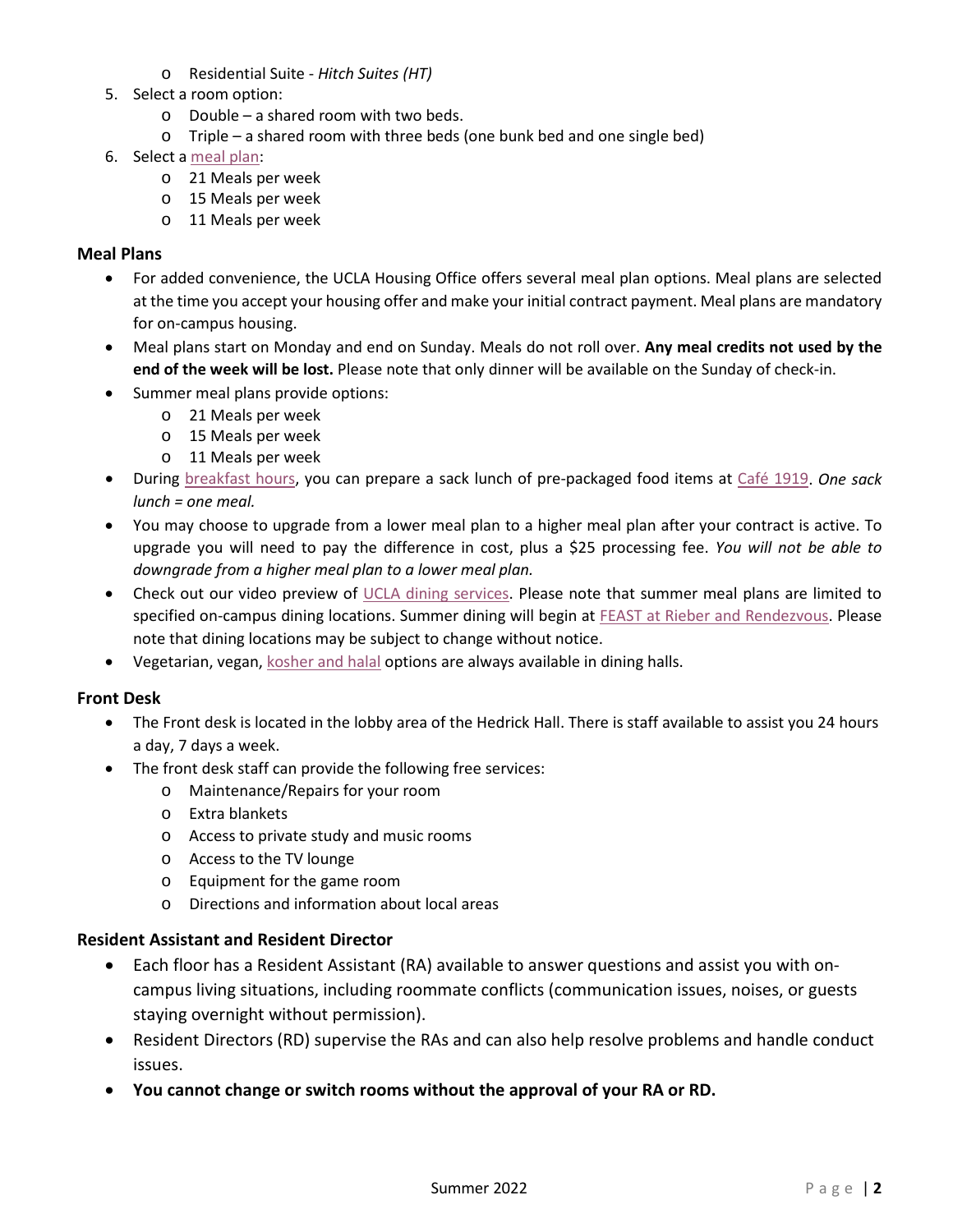## **Life in the Residence Halls**

- Take a [video tour](https://youtu.be/ZEZb5D0Z5fA) of UCLA's residence hall buildings.
- Check out this video preview of [life on the hill.](https://www.youtube.com/watch?v=loid1cir06g&feature=player_embedded)
- Review our [residence rules.](https://reslife.ucla.edu/rules/)
- **UCLA is smoke-free and tobacco-free**: The use of cigarettes, cigars, chewing tobacco and all other tobacco products, *[as well as elec](https://www.youtube.com/watch?v=MP_a4PKMkHk&list=PL8CDE9B5833172DDC&index=60)tronic cigarettes*, is prohibited on UCLA's campus, including UCLA housing. No smoking is allowed inside or outside UCLA and UCLA Extension buildings.
- <span id="page-2-0"></span>• Wi-Fi services are available at all UCLA facilities and may require a UCLA Student Login. Please watch UCLA's file sharing video before utilizing these Wi-Fi services.

## **Transportation to UCLA Extension Lindbrook Center**

- Bus: Take Metro black bus line #734 from Sunset and Bellagio, or Metro white bus line #2/302 from Gayley and Landfair (about 20 minutes).
- Bike: Ride down De Neve and Gayley until you reach Lindbrook (about 6 minutes). There are over 2,900 free bike parking spaces in racks all over campus.
- Walking: Walk down De Neve and Galey until you reach Lindbrook (about 30 minutes).
- Rideshare Service: This will cost about \$4-\$8 one way (about 8-10 minutes, plus wait time).

## **Transportation to around Westwood Village and Los Angeles**

- [Bruin Bus:](#page-8-0) Take the free Bruin Bus to libraries and points of interest at UCLA and into Westwood Villag[e](https://www.lyft.com/). Review the [route map](https://ucla.app.box.com/s/plphkdf3kyuv0x21p3ua49u107skidwt) for hours and stops.
- <span id="page-2-1"></span>• City buses and Metro Rail: Purchase a pass to Metro, Culver City and/or Santa Monica bus lines. Click here for more details about city bus fares.
- [Rideshare Ser](https://housing.ucla.edu/my-housing/maps-and-tours/on-campus-housing-walking-tour)vice: Lyft and Uber provide affordable rideshare services for sho[rt trips.](https://housing.ucla.edu/my-housing/maps-and-tours/on-campus-housing-walking-tour)

## **Other Helpful Resources**

- Try th[e UCLA Housing Tour](http://www.uclahousingtour.com/) to explore Hedrick Hall and Hitch Suites or take the YouVisit virtual walking tour of UCLA's on-campus housing area.
- Visit the [UCLA Tips](http://uclatips.tumblr.com/post/81158121292/on-campus-housing-explained) student-run blog for an extensive overview of campus housing benefits and visit the [UCLA On The Hill](https://uclaonthehill.wordpress.com/2014/09/24/how-to-laundry-on-the-hill/) blog for tips on living on-campus.
- Watch thi[s student's easy breakdown](https://www.youtube.com/watch?v=Lz3v53r3v6c) of on-campus housing options. *Before viewing the video, please note the limited summer housing options.*
- Wondering what to bring? Check out this [helpful list](#page-11-0) of what to pack and what to buy, an[d review](https://itunes.apple.com/us/app/ucla-mobile/id879908764?mt=8) [the](https://itunes.apple.com/us/app/ucla-mobile/id879908764?mt=8) [residential regulations](https://reslife.ucla.edu/regulations) for what to leave behind.
- Review this list of suggested [items to bring or purchase](#page-11-0) for school and living in residence halls.
- Find dining hall menus, events on and off campus, Bruin Bus schedules and more with the UCLA mobile app.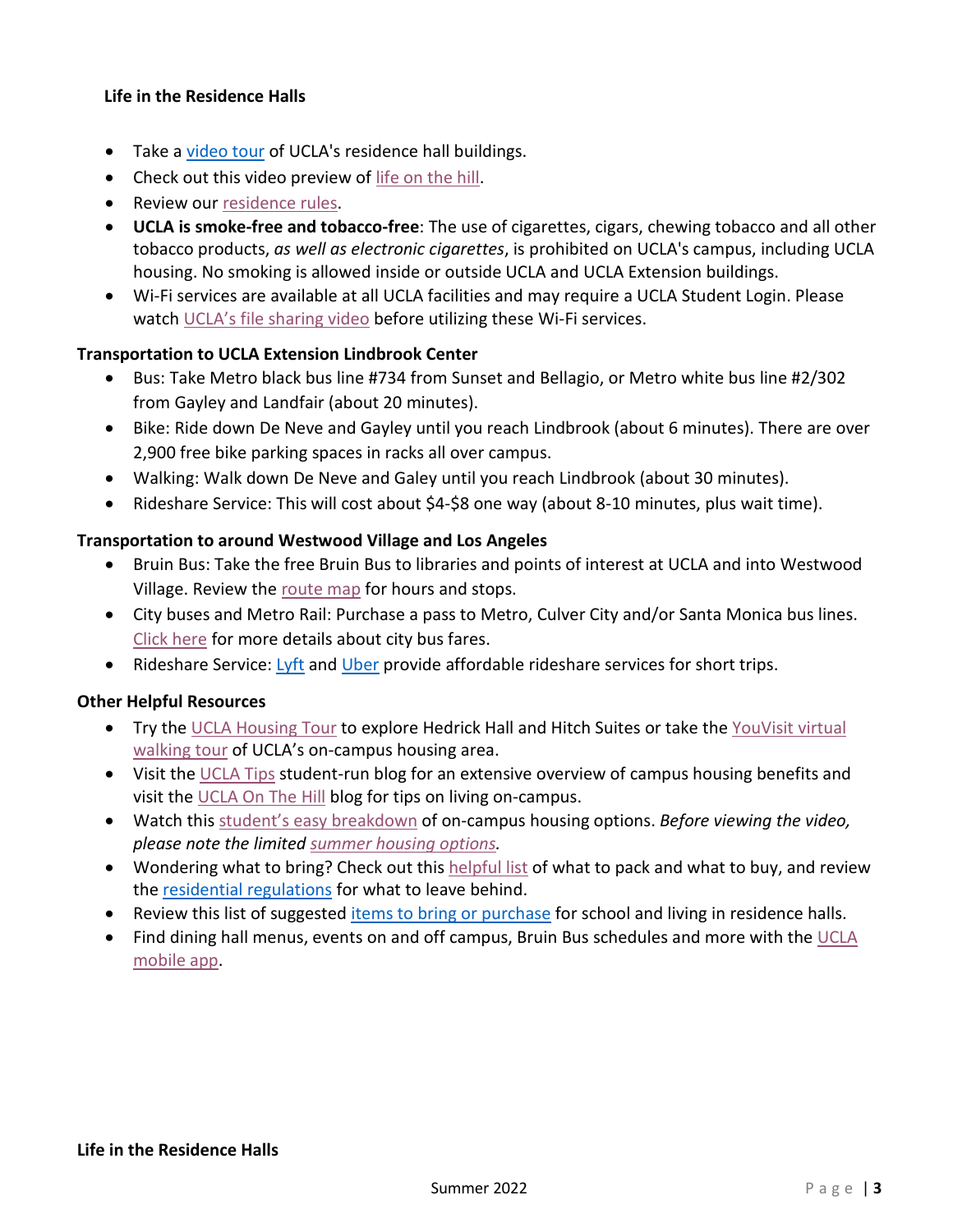# **UCLA Summer Housing Comparison**

|                                 | <b>UCLA HEDRICK RESIDENCE HALL</b>  | <b>UCLA HITCH RESIDENCE SUITES</b> |  |  |
|---------------------------------|-------------------------------------|------------------------------------|--|--|
| Distance to classrooms          | 1.93 km                             | 2.09 km                            |  |  |
| 24-Hour Front Desk Service      | Yes                                 | <b>At Hedrick Hall</b>             |  |  |
| <b>Accessible Microwave</b>     | Yes                                 | Yes                                |  |  |
| Air Conditioning                | <b>No</b>                           | <b>No</b>                          |  |  |
| <b>ATM Machines</b>             | Lobby Area                          | <b>At Hedrick Hall</b>             |  |  |
| <b>Community Bathrooms</b>      | Yes                                 | <b>Shared Bathroom</b>             |  |  |
| Community Kitchen               | No.                                 | <b>Yes</b>                         |  |  |
| <b>Computer Labs</b>            | No                                  | <b>No</b>                          |  |  |
| <b>Computer Network</b>         | (Ethernet Cable or                  | (Ethernet Cable or                 |  |  |
| Connection/ Internet            | wireless access card required)      | wireless access card required)     |  |  |
| Elevators                       | Yes                                 | <b>No</b>                          |  |  |
| <b>Fitness Room</b>             | Yes                                 | <b>At Hedrick Hall</b>             |  |  |
| Gym Equipment                   | Yes                                 | <b>Outdoor Only</b>                |  |  |
| Key Card for Entry Access       | Yes                                 | Yes                                |  |  |
| Laundry Rooms                   | Laundromat                          | Laundromat                         |  |  |
|                                 | (Guest BruinCard required)          | (Guest BruinCard required)         |  |  |
| Living Room                     | No.                                 | <b>Yes</b>                         |  |  |
| Meal Plan (Residential          | Yes                                 | Yes                                |  |  |
| Restaurant or Café)             |                                     |                                    |  |  |
| <b>Monitored Evening Access</b> | Yes                                 | <b>No</b>                          |  |  |
| Multipurpose / Study Lounge     | Yes                                 | Yes                                |  |  |
| <b>Music Rooms</b>              | Yes                                 | <b>At Hedrick Hall</b>             |  |  |
| Non-Smoking                     | Yes                                 | <b>Yes</b>                         |  |  |
| <b>Private Entry</b>            |                                     | Yes                                |  |  |
| Recreation / Game Rooms         | Yes                                 | <b>At Hedrick Hall</b>             |  |  |
| <b>Study Rooms</b>              | Yes                                 | <b>At Hitch Commons</b>            |  |  |
| <b>Vending Machines</b>         | Yes                                 | <b>Yes</b>                         |  |  |
| Other                           |                                     | <b>Basketball Courts*</b>          |  |  |
|                                 | <b>Hedrick Hall</b>                 | <b>Hitch Suites</b>                |  |  |
| More information                | <b>Student Video Tour</b>           | <b>Student Video Tour</b>          |  |  |
|                                 | <b>Study and Dining Room Photos</b> | <b>Arch Daily article</b>          |  |  |

\*Equipment not included.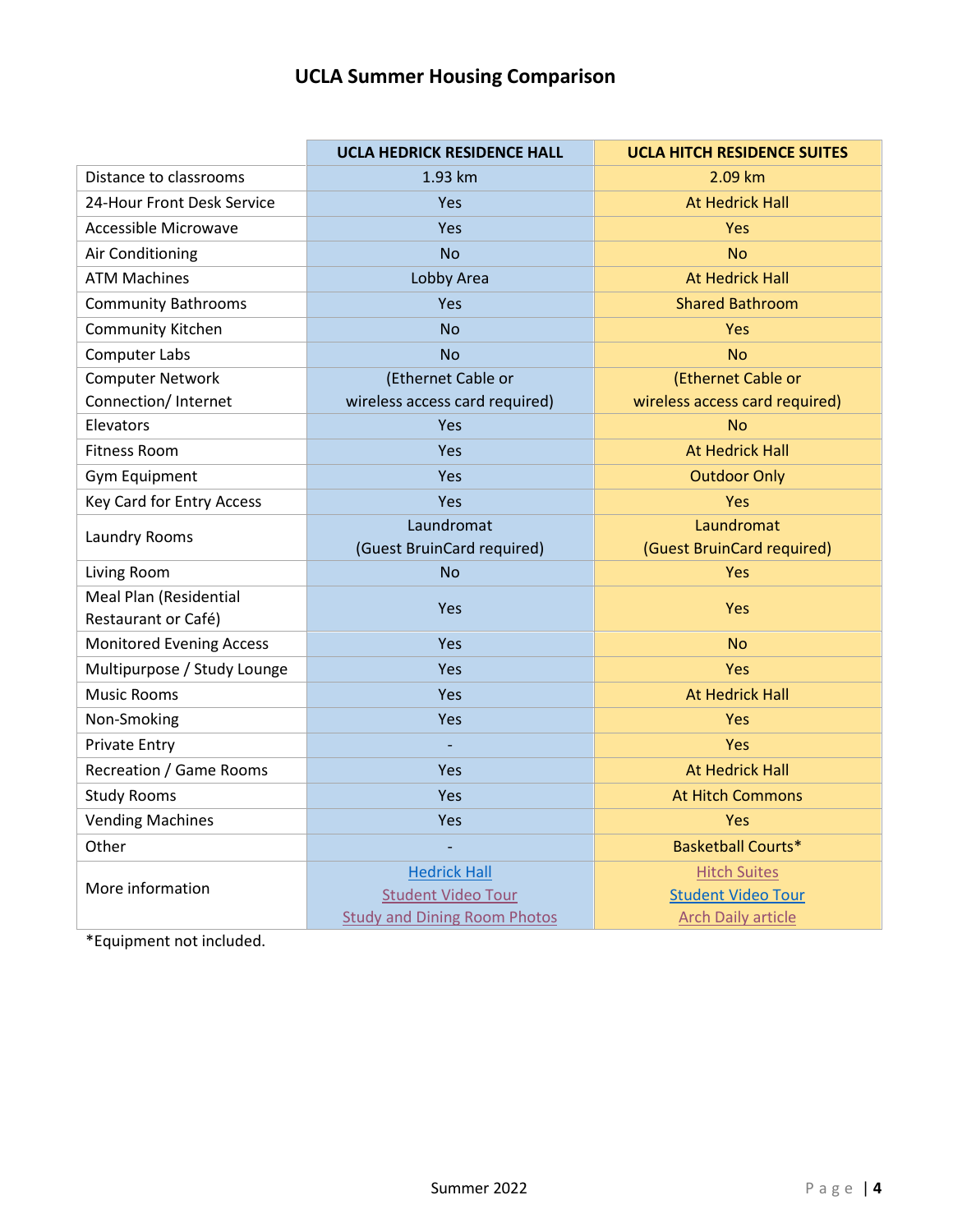## **Summer On-Campus Housing Buildings**

Click here for more information abou[t Hedrick Hall](https://housing.ucla.edu/student-housing/freshman-students/living-on-campus/hedrick-hall) and [Hitch Suites.](https://housing.ucla.edu/student-housing/freshman-students/living-on-campus/hitch-saxon-residential-suites)

## <span id="page-4-0"></span>**[UCLA Summer Residence Halls](https://housing.ucla.edu/summer-housing/summer-sessions-housing/summer-housing-in-the-residence-halls)**

### **Is the residence hall a co-ed buildings?**

Yes. Students in the residence halls live on co-ed floors with separate male and female restrooms that include private shower facilities.

### **What is in each room?**

Residence hall rooms are carpeted, and each student has a desk, chair, bookcase, and closet space with drawers. Each student will have a twin bed with 1 pillow, 1 pillow case, 1 top sheet, 2 blankets, and 1 towel.

## **[UCLA Summer Residence Suites](https://housing.ucla.edu/summer-housing/summer-sessions-housing/summer-housing-in-the-saxon-suites)**

#### **Can I choose the building where I will stay?**

No. Your building assignment will be determined by UCLA Housing.

### **What is included in the residence suite?**

Rooms and suites are carpeted, and each student has use of a twin bed, desk, chair, bookcase, and drawer space. Suite bedrooms are shared by either two or three students. All suites have chairs, coffee tables, and a sofa in the living room. Each student will have a twin bed with 1 pillow, 1 pillow case, 1 top sheet, 2 blankets, and 1 towel.

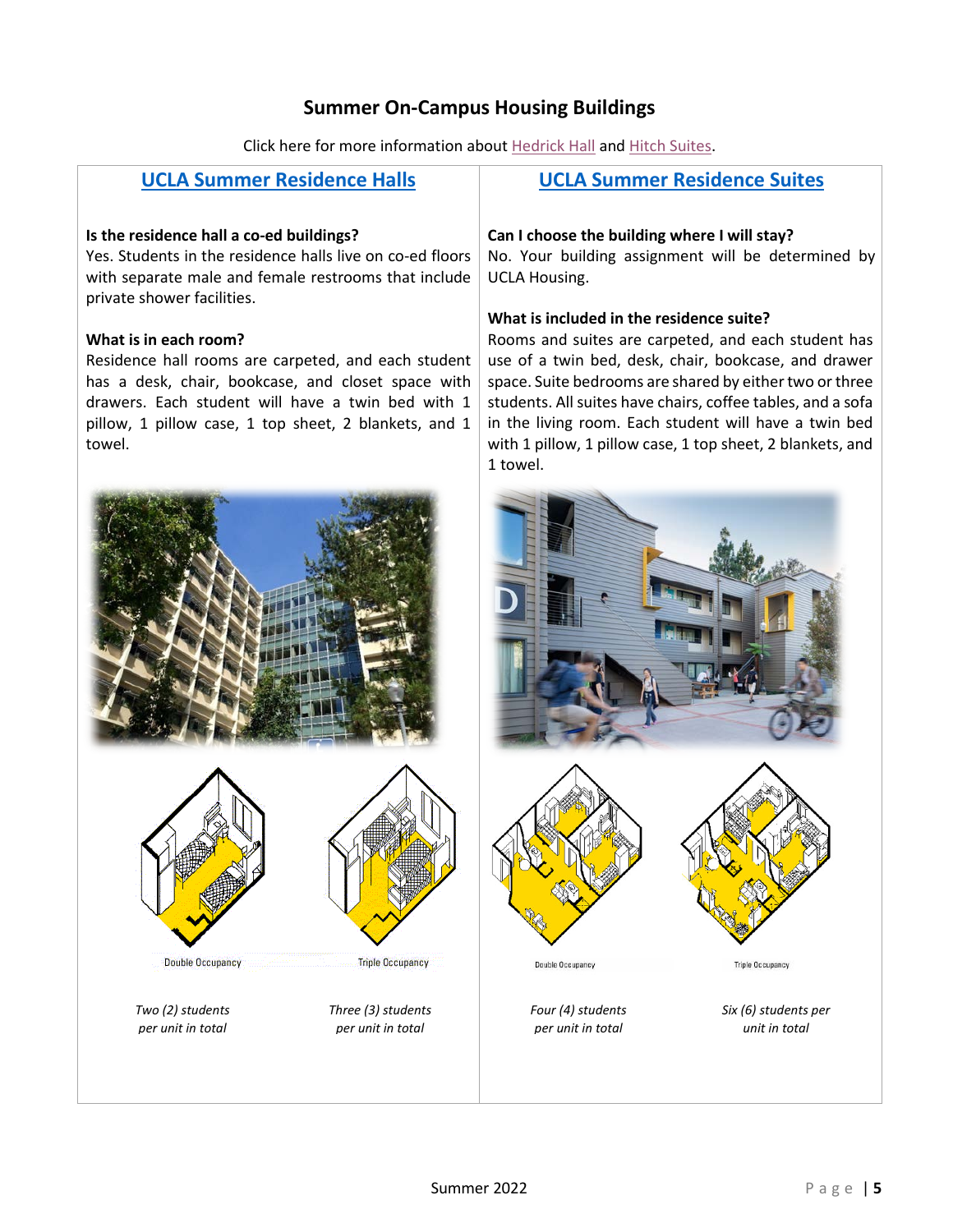## **On-Campus Summer Meal Plan Dining Locations**

<span id="page-5-0"></span>All on-campus housing contracts include a meal plan. Students may use their meal cards at these UCLA cafeteria style dining locations. Simply hand your card to the cashier as you enter. The cashier will swipe your card and meals will be deducted from your meal plan. Visit the [UCLA Dining Services](https://housing.ucla.edu/dining-services/overview) webpage for details on daily menus, service hours, nutrition details and assistance for dietary restrictions.

### \**Please note that dining locations may be subject to change without notice.*

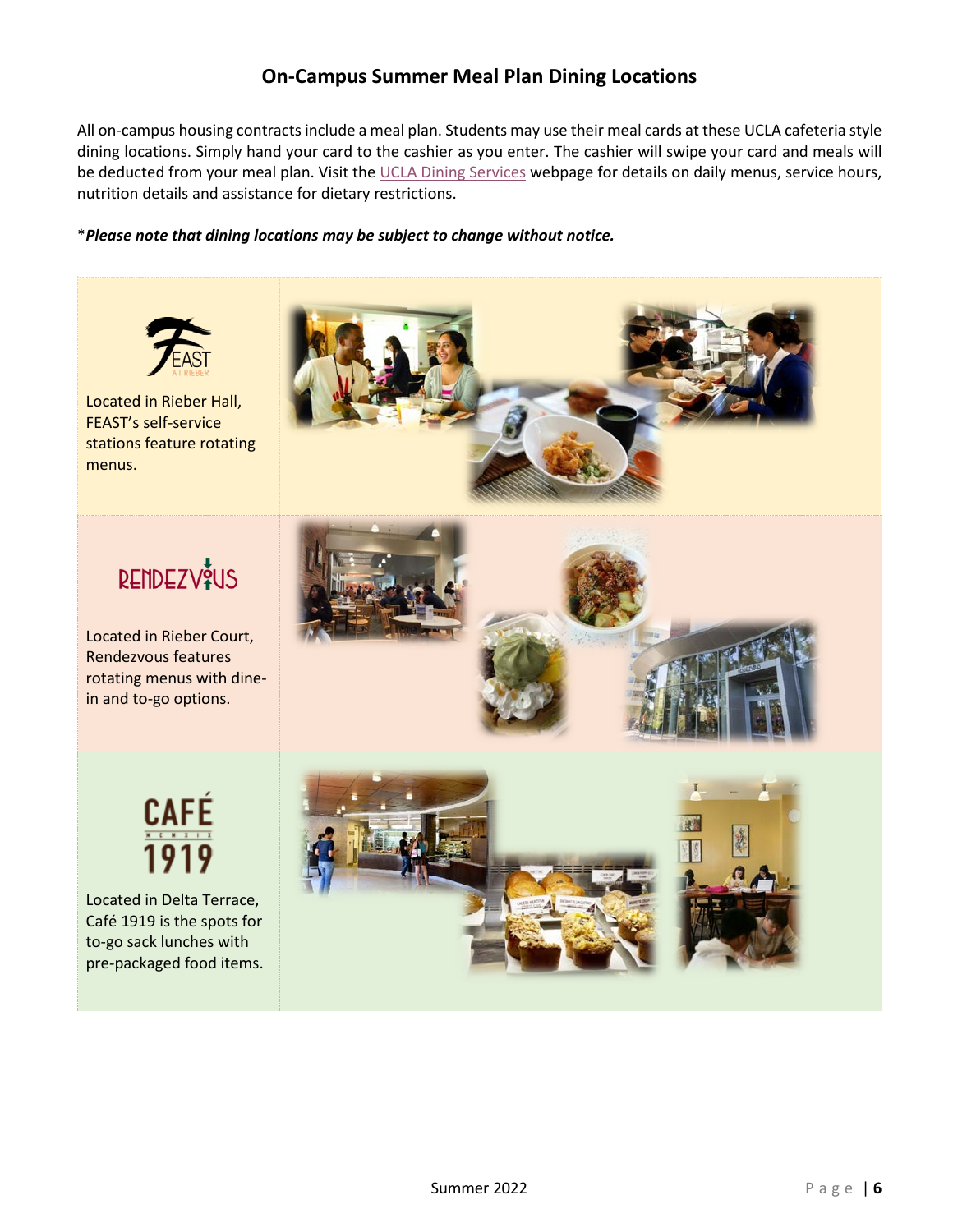## **On-Campus Summer Pricing Academic Intensive English Program (AIEP) Sessions**

<span id="page-6-0"></span>

| <b>AIEP Summer 2022 Session A</b>                                             |                           |                                        |            |  |  |  |  |  |
|-------------------------------------------------------------------------------|---------------------------|----------------------------------------|------------|--|--|--|--|--|
| June 20 - September 9                                                         |                           |                                        |            |  |  |  |  |  |
|                                                                               |                           | Check-in June 19/Check-out September 9 |            |  |  |  |  |  |
| <b>Meal</b><br>Room<br><b>Contract</b><br>Plan<br><b>Total</b><br><b>Type</b> |                           |                                        |            |  |  |  |  |  |
|                                                                               | <b>Triple</b>             | 21 Meals                               | <b>TBD</b> |  |  |  |  |  |
| <b>CLASSIC RESIDENTIAL HALL</b><br>HEDRICK HALL (HED)                         | <b>Triple</b>             | 15 Meals                               | <b>TBD</b> |  |  |  |  |  |
|                                                                               | 11 Meals<br><b>Triple</b> |                                        | <b>TBD</b> |  |  |  |  |  |
|                                                                               | <b>Double</b><br>21 Meals |                                        | <b>TBD</b> |  |  |  |  |  |
|                                                                               | <b>Double</b><br>15 Meals |                                        | <b>TBD</b> |  |  |  |  |  |
|                                                                               | <b>Double</b>             | 11 Meals                               | <b>TBD</b> |  |  |  |  |  |
|                                                                               | 21 Meals<br><b>Triple</b> |                                        | <b>TBD</b> |  |  |  |  |  |
|                                                                               | <b>Triple</b><br>15 Meals |                                        | <b>TBD</b> |  |  |  |  |  |
| RESIDENTIAL SUITE<br>HITCH SUITES (HT)                                        | <b>Triple</b>             | 11 Meals                               | <b>TBD</b> |  |  |  |  |  |
|                                                                               | <b>Double</b>             | 21 Meals                               | <b>TBD</b> |  |  |  |  |  |
|                                                                               | <b>Double</b>             | 15 Meals                               | <b>TBD</b> |  |  |  |  |  |
|                                                                               | <b>Double</b>             | 11 Meals                               | <b>TBD</b> |  |  |  |  |  |

Use the UCLA Map app to find your way around campus. Find it on **Itunes** or [Google Play!](https://play.google.com/store/apps/details?id=air.edu.ucla.gs.uclaMap)



| <b>AIEP Summer 2022 Session B</b><br>June 20 - July 29<br>Check-in June 19/Check-out July 29 |                            |                     | <b>AIEP Summer 2022 Session C</b><br>August 1- September 9<br>Check-in July 31/Check-out September 9 |                                                       |                            |                     |                                 |
|----------------------------------------------------------------------------------------------|----------------------------|---------------------|------------------------------------------------------------------------------------------------------|-------------------------------------------------------|----------------------------|---------------------|---------------------------------|
|                                                                                              | <b>Room</b><br><b>Type</b> | <b>Meal</b><br>Plan | <b>Contract</b><br><b>Total</b>                                                                      |                                                       | <b>Room</b><br><b>Type</b> | <b>Meal</b><br>Plan | <b>Contract</b><br><b>Total</b> |
|                                                                                              | <b>Triple</b>              | 21 Meals            | <b>TBD</b>                                                                                           |                                                       | <b>Triple</b>              | 21 Meals            | <b>TBD</b>                      |
|                                                                                              | <b>Triple</b>              | 15 Meals            | <b>TBD</b>                                                                                           |                                                       | <b>Triple</b>              | 15 Meals            | <b>TBD</b>                      |
|                                                                                              | <b>Triple</b>              | 11 Meals            | <b>TBD</b>                                                                                           | CLASSIC RESIDENTIAL HALL<br><b>HEDRICK HALL (HED)</b> | <b>Triple</b>              | 11 Meals            | <b>TBD</b>                      |
| CLASSIC RESIDENTIAL HALL<br>HEDRICK HALL (HED)                                               | <b>Double</b>              | 21 Meals            | <b>TBD</b>                                                                                           |                                                       | <b>Double</b>              | 21 Meals            | <b>TBD</b>                      |
|                                                                                              | <b>Double</b>              | 15 Meals            | <b>TBD</b>                                                                                           |                                                       | <b>Double</b>              | 15 Meals            | <b>TBD</b>                      |
|                                                                                              | <b>Double</b>              | 11 Meals            | <b>TBD</b>                                                                                           |                                                       | <b>Double</b>              | 11 Meals            | <b>TBD</b>                      |
|                                                                                              | <b>Triple</b>              | 21 Meals            | <b>TBD</b>                                                                                           |                                                       | <b>Triple</b>              | 21 Meals            | <b>TBD</b>                      |
|                                                                                              | <b>Triple</b>              | 15 Meals            | <b>TBD</b>                                                                                           |                                                       | <b>Triple</b>              | 15 Meals            | <b>TBD</b>                      |
|                                                                                              | <b>Triple</b>              | 11 Meals            | <b>TBD</b>                                                                                           |                                                       | <b>Triple</b>              | 11 Meals            | <b>TBD</b>                      |
| RESIDENTIAL SUITE<br>HITCH SUITES (HT)                                                       | <b>Double</b>              | 21 Meals            | <b>TBD</b>                                                                                           | RESIDENTIAL SUITE<br>HITCH SUITES (HT)                | <b>Double</b>              | 21 Meals            | <b>TBD</b>                      |
|                                                                                              | <b>Double</b>              | 15 Meals            | <b>TBD</b>                                                                                           |                                                       | <b>Double</b>              | 15 Meals            | <b>TBD</b>                      |
|                                                                                              | <b>Double</b>              | 11 Meals            | <b>TBD</b>                                                                                           |                                                       | <b>Double</b>              | 11 Meals            | <b>TBD</b>                      |

**\*Please note that not all rooms will look exactly the same as those provided in the sample tours and photos. Meal plan options will be restricted to specifically assigned residential restaurant locations.**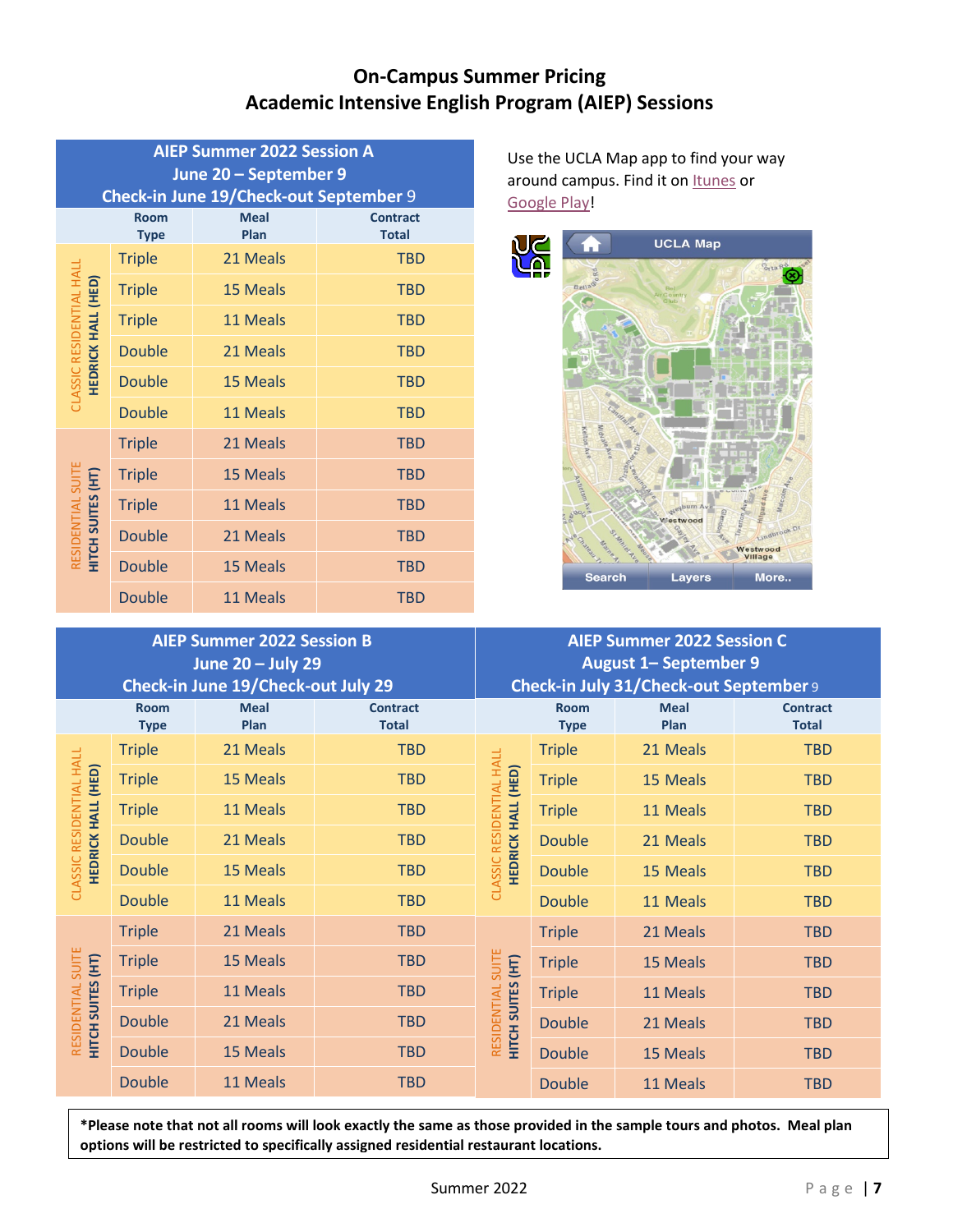## **On-Campus Summer Pricing Intensive English Communication Program (IECP) Sessions**

| <b>IECP Summer 2022 Session A</b><br>June 27 - July 21<br>Check-in June 26/Check-out July 22 |                            |                     |                                 | <b>IECP Summer 2022 Session B</b><br>July $25 -$ August 18<br><b>Check-in July 25/Check-out August 19</b> |                                                       |                            |                     |                                 |
|----------------------------------------------------------------------------------------------|----------------------------|---------------------|---------------------------------|-----------------------------------------------------------------------------------------------------------|-------------------------------------------------------|----------------------------|---------------------|---------------------------------|
|                                                                                              | <b>Room</b><br><b>Type</b> | <b>Meal</b><br>Plan | <b>Contract</b><br><b>Total</b> |                                                                                                           |                                                       | <b>Room</b><br><b>Type</b> | <b>Meal</b><br>Plan | <b>Contract</b><br><b>Total</b> |
|                                                                                              | <b>Triple</b>              | 21 Meals            | <b>TBD</b>                      |                                                                                                           |                                                       | <b>Triple</b>              | 21 Meals            | <b>TBD</b>                      |
|                                                                                              | <b>Triple</b>              | 15 Meals            | <b>TBD</b>                      |                                                                                                           |                                                       | <b>Triple</b>              | 15 Meals            | <b>TBD</b>                      |
| CLASSIC RESIDENTIAL HALL<br><b>HEDRICK HALL (HED)</b>                                        | <b>Triple</b>              | 11 Meals            | <b>TBD</b>                      |                                                                                                           | CLASSIC RESIDENTIAL HALL<br><b>HEDRICK HALL (HED)</b> | <b>Triple</b>              | 11 Meals            | <b>TBD</b>                      |
|                                                                                              | <b>Double</b>              | 21 Meals            | <b>TBD</b>                      |                                                                                                           |                                                       | <b>Double</b>              | 21 Meals            | <b>TBD</b>                      |
|                                                                                              | <b>Double</b>              | 15 Meals            | <b>TBD</b>                      |                                                                                                           |                                                       | <b>Double</b>              | 15 Meals            | <b>TBD</b>                      |
|                                                                                              | <b>Double</b>              | 11 Meals            | <b>TBD</b>                      |                                                                                                           |                                                       | <b>Double</b>              | 11 Meals            | <b>TBD</b>                      |
|                                                                                              | <b>Triple</b>              | 21 Meals            | <b>TBD</b>                      |                                                                                                           |                                                       | <b>Triple</b>              | 21 Meals            | <b>TBD</b>                      |
|                                                                                              | <b>Triple</b>              | 15 Meals            | <b>TBD</b>                      |                                                                                                           |                                                       | <b>Triple</b>              | 15 Meals            | <b>TBD</b>                      |
|                                                                                              | <b>Triple</b>              | 11 Meals            | <b>TBD</b>                      |                                                                                                           |                                                       | <b>Triple</b>              | 11 Meals            | <b>TBD</b>                      |
| RESIDENTIAL SUITE<br>HITCH SUITES (HT)                                                       | <b>Triple</b>              | 21 Meals            | <b>TBD</b>                      |                                                                                                           | RESIDENTIAL SUITE<br>HITCH SUITES (HT)                | <b>Triple</b>              | 21 Meals            | <b>TBD</b>                      |
|                                                                                              | <b>Triple</b>              | 15 Meals            | <b>TBD</b>                      |                                                                                                           |                                                       | <b>Triple</b>              | 15 Meals            | <b>TBD</b>                      |
|                                                                                              | <b>Triple</b>              | 11 Meals            | <b>TBD</b>                      |                                                                                                           |                                                       | <b>Triple</b>              | 11 Meals            | <b>TBD</b>                      |

|                                                                                      | <b>IECP Summer 2022 Session C</b>               |               |          |            |  |  |  |  |
|--------------------------------------------------------------------------------------|-------------------------------------------------|---------------|----------|------------|--|--|--|--|
|                                                                                      | August 22 - September 9                         |               |          |            |  |  |  |  |
|                                                                                      | <b>Check-in August 21/Check-out September 9</b> |               |          |            |  |  |  |  |
| <b>Meal</b><br><b>Contract</b><br><b>Room</b><br>Plan<br><b>Total</b><br><b>Type</b> |                                                 |               |          |            |  |  |  |  |
|                                                                                      |                                                 | <b>Triple</b> | 21 Meals | <b>TBD</b> |  |  |  |  |
|                                                                                      |                                                 | <b>Triple</b> | 15 Meals | <b>TBD</b> |  |  |  |  |
|                                                                                      |                                                 | <b>Triple</b> | 11 Meals |            |  |  |  |  |
|                                                                                      |                                                 | <b>Double</b> | 21 Meals |            |  |  |  |  |
|                                                                                      | CLASSIC RESIDENTIAL HALL<br>HEDRICK HALL (HED)  | <b>Double</b> | 15 Meals | <b>TBD</b> |  |  |  |  |
|                                                                                      |                                                 | <b>Double</b> | 11 Meals | <b>TBD</b> |  |  |  |  |
|                                                                                      |                                                 | <b>Triple</b> | 21 Meals | <b>TBD</b> |  |  |  |  |
|                                                                                      | RESIDENTIAL SUITE                               | <b>Triple</b> | 15 Meals | <b>TBD</b> |  |  |  |  |
|                                                                                      |                                                 | <b>Triple</b> | 11 Meals | <b>TBD</b> |  |  |  |  |
|                                                                                      | HITCH SUITES (HT)                               | <b>Triple</b> | 21 Meals | <b>TBD</b> |  |  |  |  |
|                                                                                      |                                                 | <b>Triple</b> | 15 Meals | <b>TBD</b> |  |  |  |  |
|                                                                                      |                                                 | <b>Triple</b> | 11 Meals | <b>TBD</b> |  |  |  |  |

*See next page for combination IECP session housing prices.*

**\*Please note that not all rooms will look exactly the same as those provided in the sample tours and photos. Meal plan options will be restricted to specifically assigned residential restaurant locations.**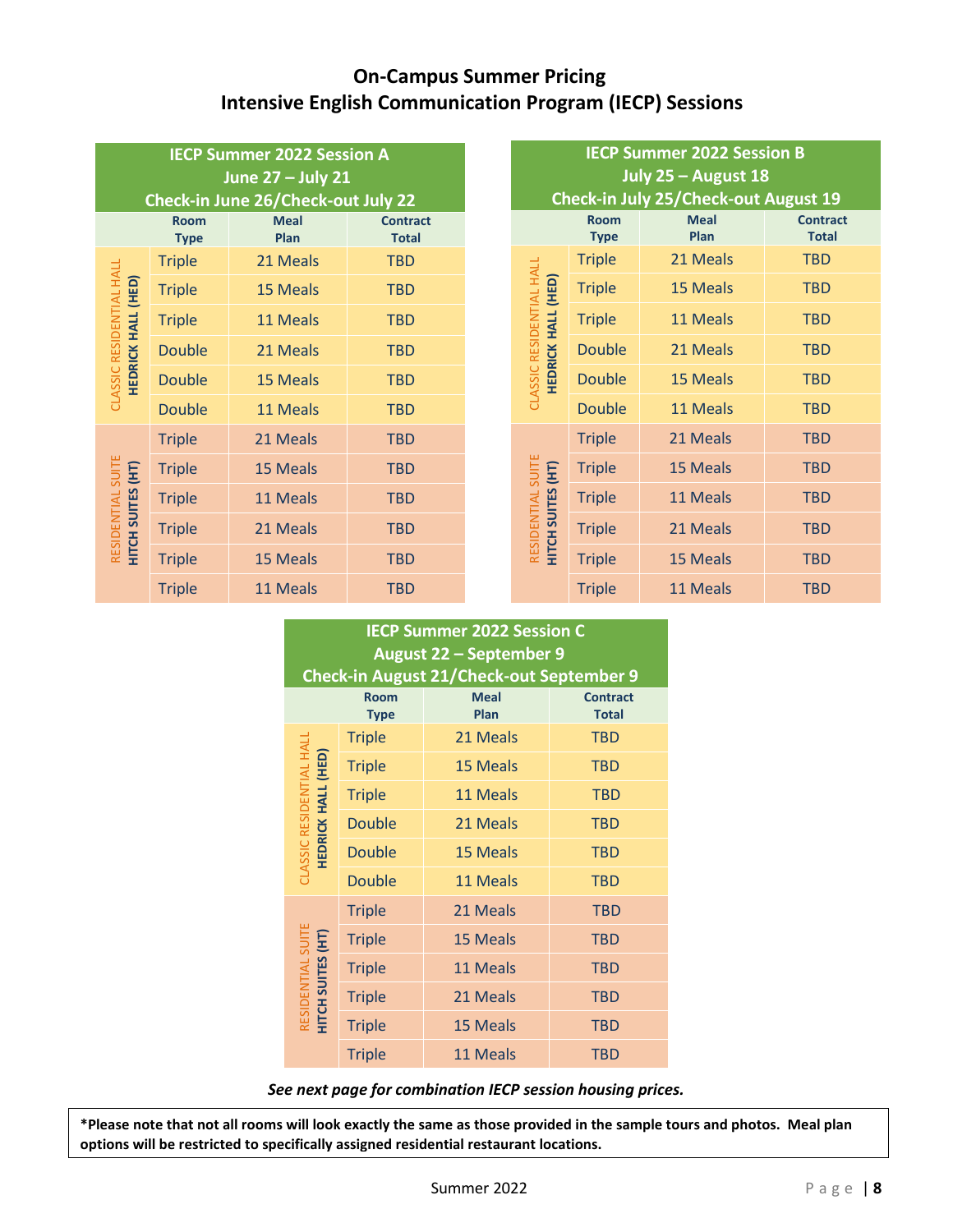# **On-Campus Summer Pricing Intensive English Communication Program (IECP) Session Combinations**

| <b>IECP Summer 2022 Sessions A &amp; B</b><br>June 27- August 18<br><b>Check-in June 26/Check-out August 19</b> |                            |                     |                                 | <b>IECP Summer 2022 Sessions B &amp; C</b><br>July 25 - September 9<br><b>Check-in July 24/Check-out September 9</b> |                                    |                            |                     |                                 |
|-----------------------------------------------------------------------------------------------------------------|----------------------------|---------------------|---------------------------------|----------------------------------------------------------------------------------------------------------------------|------------------------------------|----------------------------|---------------------|---------------------------------|
|                                                                                                                 | <b>Room</b><br><b>Type</b> | <b>Meal</b><br>Plan | <b>Contract</b><br><b>Total</b> |                                                                                                                      |                                    | <b>Room</b><br><b>Type</b> | <b>Meal</b><br>Plan | <b>Contract</b><br><b>Total</b> |
|                                                                                                                 | <b>Triple</b>              | 21 Meals            | <b>TBD</b>                      |                                                                                                                      |                                    | <b>Triple</b>              | 21 Meals            | <b>TBD</b>                      |
|                                                                                                                 | <b>Triple</b>              | 15 Meals            | <b>TBD</b>                      |                                                                                                                      | (HED)                              | <b>Triple</b>              | 15 Meals            | <b>\$TBD</b>                    |
|                                                                                                                 | <b>Triple</b>              | 11 Meals            | <b>TBD</b>                      | RESIDENTIAL HALL<br><b>HEDRICK HALL</b><br>CLASSIC                                                                   | <b>Triple</b>                      | 11 Meals                   | <b>TBD</b>          |                                 |
| CLASSIC RESIDENTIAL HALL<br>HEDRICK HALL (HED)                                                                  | <b>Double</b>              | 21 Meals            | <b>TBD</b>                      |                                                                                                                      |                                    | <b>Double</b>              | 21 Meals            | <b>TBD</b>                      |
|                                                                                                                 | <b>Double</b>              | 15 Meals            | <b>TBD</b>                      |                                                                                                                      |                                    | <b>Double</b>              | 15 Meals            | <b>TBD</b>                      |
|                                                                                                                 | <b>Double</b>              | 11 Meals            | <b>TBD</b>                      |                                                                                                                      |                                    | <b>Double</b>              | 11 Meals            | <b>TBD</b>                      |
|                                                                                                                 | <b>Triple</b>              | 21 Meals            | <b>TBD</b>                      |                                                                                                                      |                                    | <b>Triple</b>              | 21 Meals            | <b>TBD</b>                      |
| SUITE                                                                                                           | <b>Triple</b>              | 15 Meals            | <b>TBD</b>                      |                                                                                                                      | SUITE<br>E                         | <b>Triple</b>              | 15 Meals            | <b>TBD</b>                      |
| HITCH SUITES (HT)                                                                                               | <b>Triple</b>              | 11 Meals            | <b>TBD</b>                      |                                                                                                                      |                                    | <b>Triple</b>              | 11 Meals            | <b>TBD</b>                      |
| <b>RESIDENTIAL</b>                                                                                              | <b>Triple</b>              | 21 Meals            | <b>TBD</b>                      |                                                                                                                      | HITCH SUITES<br><b>RESIDENTIAL</b> | <b>Triple</b>              | 21 Meals            | <b>TBD</b>                      |
|                                                                                                                 | <b>Triple</b>              | 15 Meals            | <b>TBD</b>                      |                                                                                                                      |                                    | <b>Triple</b>              | 15 Meals            | <b>TBD</b>                      |
|                                                                                                                 | <b>Triple</b>              | 11 Meals            | <b>TBD</b>                      |                                                                                                                      |                                    | <b>Triple</b>              | 11 Meals            | <b>TBD</b>                      |

| <b>IECP Summer 2022 11-Week Session</b>                                              |                                               |          |            |  |  |  |  |  |
|--------------------------------------------------------------------------------------|-----------------------------------------------|----------|------------|--|--|--|--|--|
| June 27 - September 9                                                                |                                               |          |            |  |  |  |  |  |
|                                                                                      | <b>Check-in June 26/Check-out September 9</b> |          |            |  |  |  |  |  |
| <b>Meal</b><br><b>Contract</b><br><b>Room</b><br>Plan<br><b>Total</b><br><b>Type</b> |                                               |          |            |  |  |  |  |  |
|                                                                                      | <b>Triple</b>                                 | 21 Meals | <b>TBD</b> |  |  |  |  |  |
|                                                                                      | <b>Triple</b>                                 | 15 Meals | <b>TBD</b> |  |  |  |  |  |
|                                                                                      | <b>Triple</b><br>11 Meals                     |          | <b>TBD</b> |  |  |  |  |  |
|                                                                                      | <b>Double</b><br>21 Meals                     |          | <b>TBD</b> |  |  |  |  |  |
| <b>CLASSIC RESIDENTIAL HALI</b><br><b>HEDRICK HALL (HED)</b>                         | <b>Double</b><br>15 Meals                     |          | <b>TBD</b> |  |  |  |  |  |
|                                                                                      | <b>Double</b>                                 | 11 Meals | <b>TBD</b> |  |  |  |  |  |
|                                                                                      | <b>Triple</b>                                 | 21 Meals | <b>TBD</b> |  |  |  |  |  |
|                                                                                      | <b>Triple</b>                                 | 15 Meals |            |  |  |  |  |  |
| HITCH SUITES (HT)<br>RESIDENTIAL SUIT                                                | <b>Triple</b>                                 | 11 Meals | <b>TBD</b> |  |  |  |  |  |
|                                                                                      | <b>Triple</b>                                 | 21 Meals | <b>TBD</b> |  |  |  |  |  |
|                                                                                      | <b>Triple</b>                                 | 15 Meals | <b>TBD</b> |  |  |  |  |  |
|                                                                                      | <b>Triple</b>                                 | 11 Meals | <b>TBD</b> |  |  |  |  |  |
|                                                                                      |                                               |          |            |  |  |  |  |  |

<span id="page-8-0"></span>**\*Please note that not all rooms will look exactly the same as those provided in the sample tours and photos. Meal plan options will be restricted to specifically assigned residential restaurant locations.**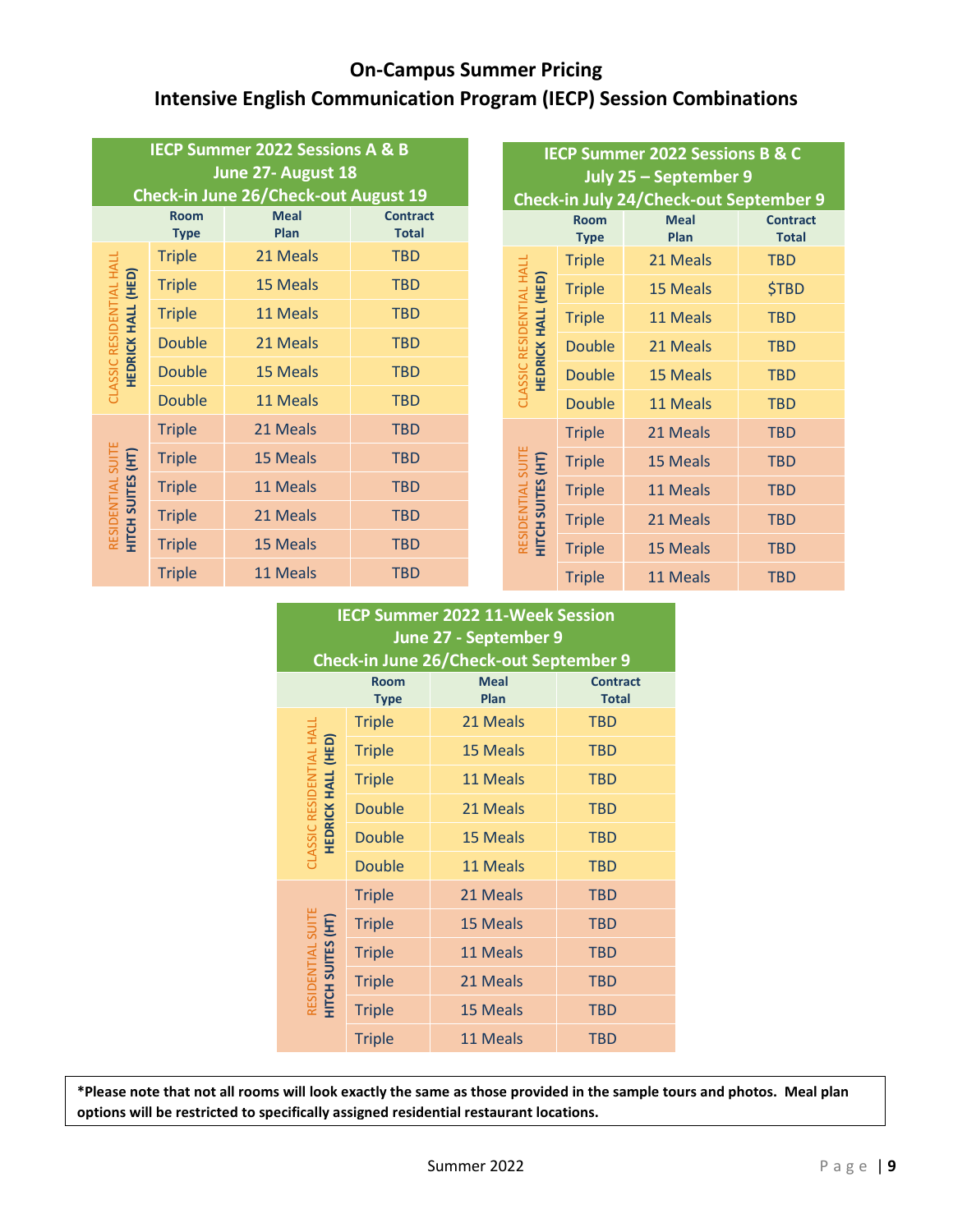## **Bus Information**

| <b>Company Name</b>                                         | <b>Cost per Ride</b>                                                                                | <b>Areas Served</b>                                                                       | <b>30 Day Pass</b>                  |
|-------------------------------------------------------------|-----------------------------------------------------------------------------------------------------|-------------------------------------------------------------------------------------------|-------------------------------------|
| <b>Bruin Bus</b><br>bruinbus.ucla.edu                       | Free                                                                                                | <b>UCLA Main Campus,</b><br>limited parts of<br>Westwood Village.<br>See Map              | N/A                                 |
| <b>Big Blue Bus</b><br>(Santa Monica Bus)<br>bigbluebus.com | \$1.25 BBB Only<br>\$1.10 with TAP card<br>\$2.50 Express Line<br>\$2.20 Express with<br><b>TAP</b> | Westwood, Santa<br>Monica, West LA,<br>Downtown LA, and<br>other nearby areas.<br>See Map | \$50 BBB Only<br>\$89 BBB + Express |
| <b>Culver City Bus</b><br>culvercity.org                    | \$1.00                                                                                              | Culver City,<br>Westwood and other<br>nearby areas.<br>See Map                            | N/A                                 |
| <b>Metro Bus</b><br>&<br><b>Metro Rail</b><br>metro.net     | \$1.75 local only<br>\$2.50 Silver<br>Line/Express Buses                                            | Los Angeles County<br>See Map                                                             | \$100 Regular<br>\$43 Student       |

**Single ride payments must be made in cash with exact change or use a pre-loaded Transit Access Pass (TAP) card.** Check out these videos showing how to [purchase](https://youtu.be/6gJpI2H_kXk) and [reload](https://youtu.be/8vTks8IA3JQ) TAP cards at area kiosk. TAP cards may also be purchased at the Ralph's grocery store in Westwood Village. Students attending a 12-week program *may* qualify for a discounted monthly Transit Access Pass (TAP) card from Metro[. Click here](https://www.taptogo.net/Reduced_Fare#college) to apply online for a College/Vocational TAP card.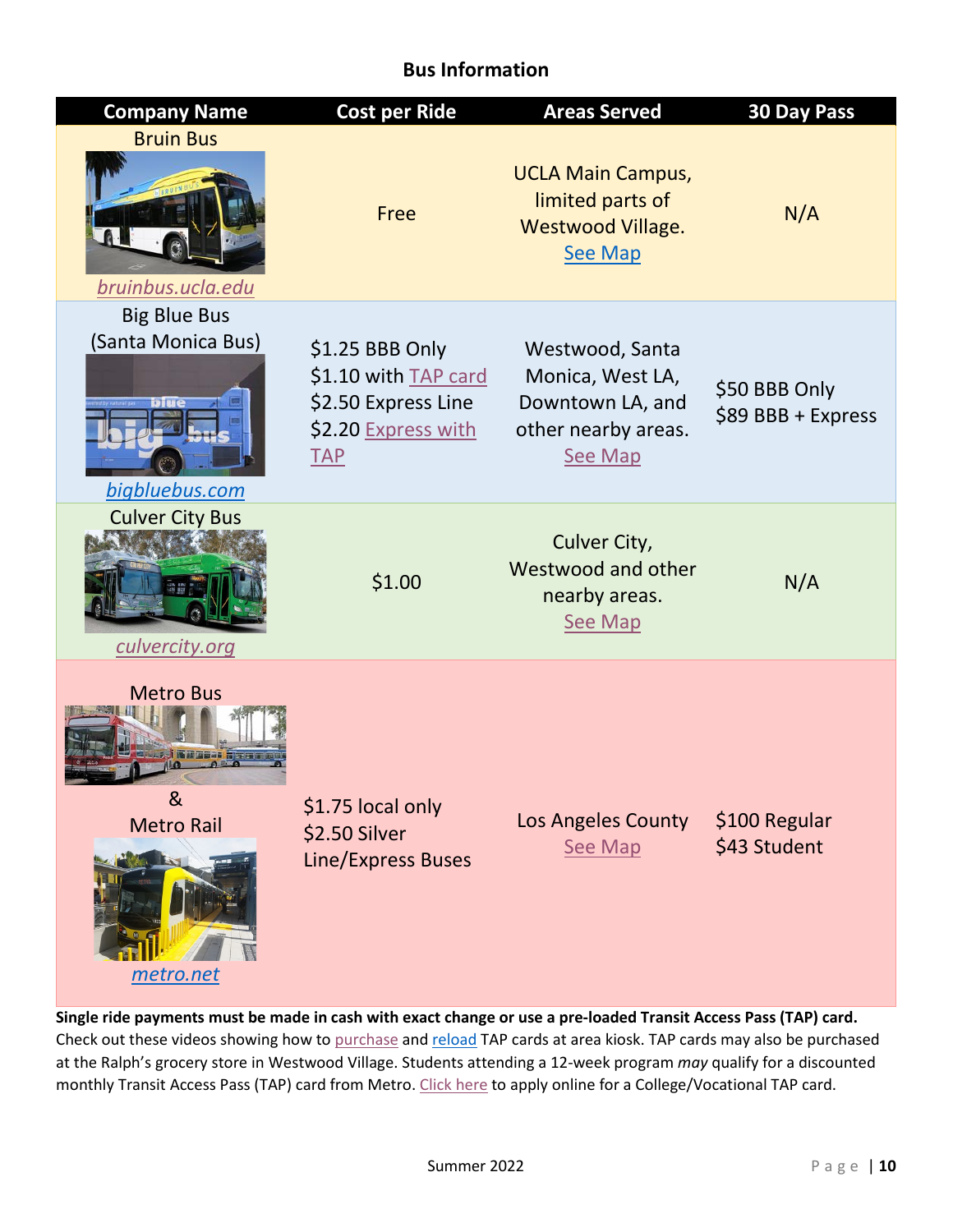## **Frequently Asked Questions and Answers**

### <span id="page-10-0"></span>**How do I apply for UCLA Housing?**

Applications are done online. Please contact the ISO admissions service team at ALCEnroll@uclaextension.edu for more information on how to apply.

### **Can I get a room by myself?**

No. Due to the high demand for housing, single occupancy rooms are not available for UCLA Housing.

### **Do I need to find my own roommates?**

No, the housing office will assign roommates. However, you have the option to choose your roommate if you both request to live with each other when applying online.

### **Can I get a roommate of a different nationality?**

Roommates are randomly assigned to you. We cannot guarantee the nationality of your roommate.

### **What are my meal plan options?**

You have the option of 11, 15, or 21 meals per week based on the housing contract that you select. Your weekly meals start on Monday and end Sunday. Any unused meals within the week will be lost. Please note that you may eat dinner on the Sunday of check-in.

### **Can I choose not to have a meal plan?**

No, all UCLA housing contracts include a mandatory meal plan.

### **Can I prepare my own meals in my room?**

Cooking is not allowed in rooms. However, students staying in Hitch Suite may use the community kitchen in Hitch Commons.

#### **Is there a phone in the room?**

Yes. Telephones are provided in each room and include free campus calls. To make local, long distance, or international calls you will need to purchase a toll-free calling card. We recommend that you bring your own cell phone or purchase a pre-paid cell phone when you arrive.

#### **Is internet access included?**

Each housing unit has access to high-speed internet using Wi-Fi or Ethernet connections. The cost [is included in](https://www.youtube.com/watch?v=MP_a4PKMkHk&list=PL8CDE9B5833172DDC&index=60) your [housin](https://www.youtube.com/watch?v=MP_a4PKMkHk&list=PL8CDE9B5833172DDC&index=60)g contract. You will need to bring your own Ethernet cable to have Ethernet access. Please watch UCLA's file sharing video before utilizing this service.

#### **What activities are available?**

Special events and activities are planned for campus residents throughout the summer. The residence hall has computer labs, study lounges and study rooms, an exercise room, a music room, and a TV lounge for residents.

### **Virtual [tours and v](http://www.ucla.edu/visit)ideo for UCLA Housing:**

- **[Visit UCLA](https://www.youtube.com/watch?v=WDj-vZ9HxcY)**
- [Residential Suites ov](http://www.uclahousingtour.com/)erview
- UCLA Housing Map